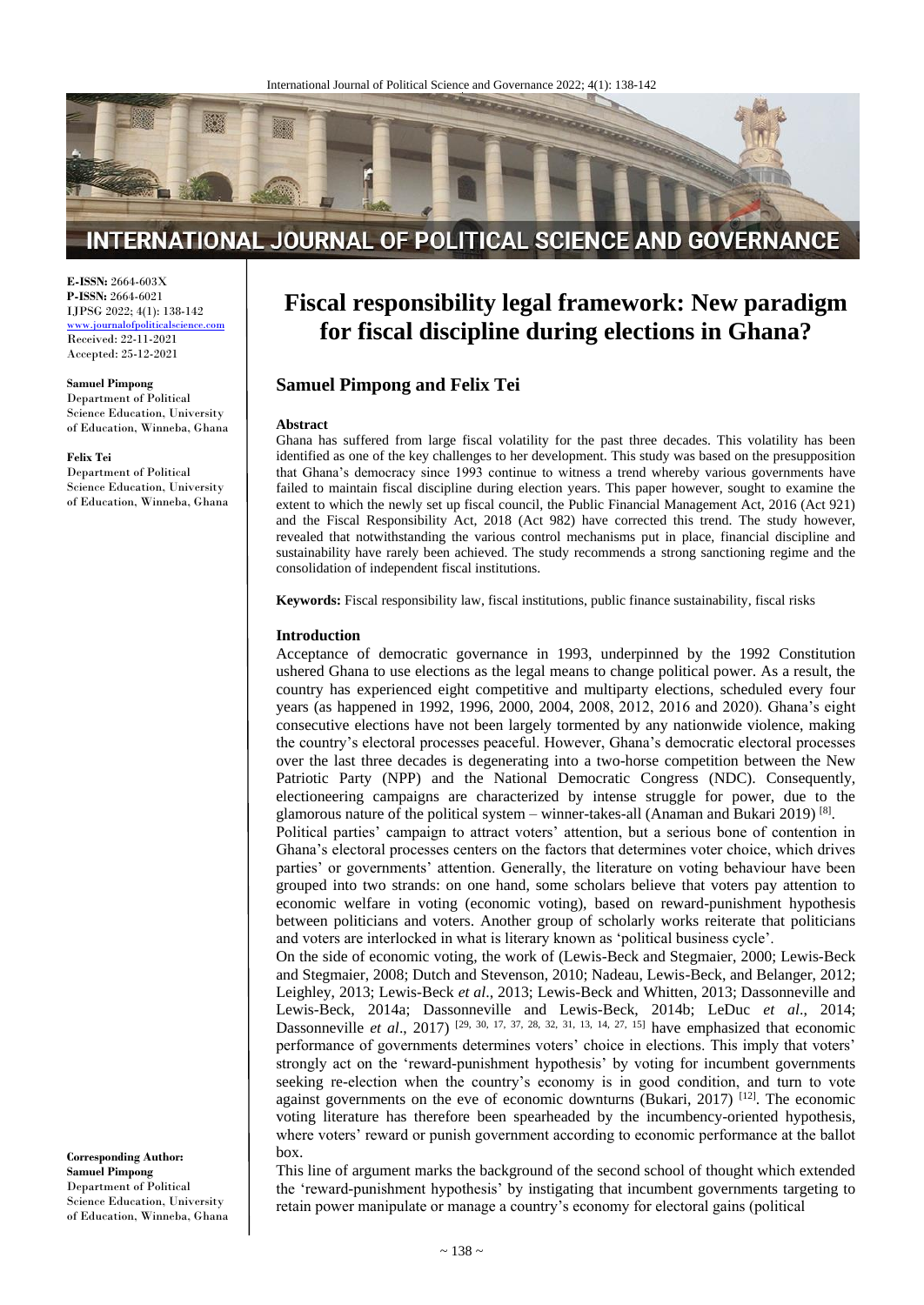business cycle) (Hibbs, 1977; Hibbs, 1987; Gonsalez, 2002; Brender and Drazen, 2005; Brender and Drazen, 2008; Libich, Savage, and Stehlik, 2010; Dewan and Shepsle, 2011). <sup>[22, 23, 20, 10, 11, 31, 16]</sup>. This phenomenon where incumbent governments hijack the economy for electoral purposes has often been accentuated by fiscal malfeasance particularly during election years. From the perspective of the political business cycle, incumbent government yearning for re-election bid tactically adopt policy strategies such as altering of fiscal responsibility and public financial management frameworks or institutions, and turn to overspend by providing social interventions in the wake of election years to boost their chances of victory. Bizarrely, this dangerous opportunistic measure designed essentially for electoral purposes precipitates post-election year's economic downturns and fiscal indiscipline (Bukari, 2017) [12] .

Like many other developing countries, a growing empirical literature reiterate the fact that Ghana's multiparty democracy since 1993 continue to witness a trend where all governments have been unable to maintain fiscal discipline during election years (Asiama *et al*., 2014; Mosley and Chiripanhura, 2016; Anaman, 2016; Bukari, 2017; Osei-Assibey, 2018; Eklou and Joanis, 2019; MoF, 2019; Abdulai and Mohan, 2019; Anaman and Bukari, 2019; Abdulai, 2020; Sackey, 2021)<sup>[9, 36, 7, 12, 39, 18, 34, 1, 8, 3, 31]</sup>. Thus, the challenge about fiscal indiscipline in Ghana has historical underpinnings, embodied by governments' reckless election-driven overspendings without recourse to the years' budget (Osei-Assibey,  $2018$ ) <sup>[39]</sup>. For instance, the deficit-to-GDP ratio moved from a low rate of 1.8 percent of GDP in 2005 to a high of 8.5 percent in 2008 which happened to be an election year. It then fell again in the subsequent years until another election year, 2012 when it increased sharply to 10.1 percent (Osei-Assibey, 2018)<sup>[39]</sup>. Accordingly, Ghana's fiscal deficit was persistently high for three (3) consecutive years, 2012, 2013, and 2014, averaging about 8.1 percent of rebased GDP, before reducing to 4.9 percent of GDP in 2015, on the back of the IMF-supported fiscal consolidation programme (MoF,  $2019$ )  $^{[34]}$ . The fiscal deficit soared again to 7.3 percent of GDP in 2016, which happened to be election year, as fiscal consolidation derailed, but reduced to 3.9 per cent of GDP at the end of 2018 (MoF, 2019) [34], while fiscal deficit reportedly stood at 4.7 per cent of GDP in 2019 (MoF,  $2020$ )  $^{[35]}$ . Table 1 confirms Ghana's election year patterns of fiscal deficit against inflation rates. In fact, apart from 2004, there is a negative budget balance of not less than 4 percent of GDP all election years since 1993.

**Table 1:** Fiscal Balance/Deficit of GDP in Election Years and Inflation Rates

| <b>Election Year</b> | <b>Fiscal Balance/Deficit of GDP</b> | <b>Inflation</b> |
|----------------------|--------------------------------------|------------------|
| 1992                 | $-4.3%$                              | 10.6%            |
| 1996                 | $-7.7\%$                             | 46.6%            |
| 2000                 | $-8.5\%$                             | 25.2%            |
| 2004                 | $-3.2%$                              | 12.6%            |
| 2008                 | $-8.5%$                              | 16.5%            |
| 2012                 | $-10.1%$                             | 11.4%            |
| 2016                 | $-7.3%$                              | 15.4%            |
| 2020                 | $-16.0\%$                            | 10.4%            |

**Source:** (Alagidede *et al*., 2013; Osei-Assibey, 2018; Aimola & Odhiambo, 2021; World Bank, 2021; GSS, 2021)<sup>[6, 39, 4, 42, 21]</sup>.

On the basis of the great fiscal volatility surrounding Ghana's electoral cycles, successive governments have promulgated certain statutory institutions and or legislations to ensure fiscal discipline especially during election years. As noted by the Fiscal risk statement of 2018 by the Ministry of Finance (MoF, 2019) <sup>[34]</sup>, "after years of persistent fiscal deficits and fiscal dominance, the government has committed to promote fiscal discipline, ensure debt sustainability, promote prudent use of Ghanaian taxpayers' money, and safeguard the interest of future of generations" (p. 10). Against this background, this article seeks to investigate the extent to which the Public Financial Management Act, 2016 (Act 921) and the Fiscal Responsibility Act (FRA), 2018 (Act 982) have ensured fiscal responsibility, by contextualizing the efficacy of their applicability within Ghana's electoral cycle.

# **Theoretical Underpinnings**

This study proceeds within the theoretical lens of the Political Business Cycle (PBC) Theory. Generally, models of political cycles were precipitated by economists' attempts to explore variations in macroeconomic variables by contextualizing it between the interaction of government behaviour and market forces. The thrust of the PBCs hinges on recurring changes in macroeconomic variables such as inflation, unemployment, interest rate, GDP, etc. as a result of the electoral cycle (Iddrisu & Bokpin, 2018) [24]. Names such as Hibbs (1977)<sup>[22]</sup> and Nordhaus (1975)<sup>[38]</sup> are closely linked to the PBC theory. The theory states that incumbent governments are known to stimulate their economies in preelection and election years with the intent to secure their reelection bid, which causes downturns in economic growth in post-election years (Nordhaus, 1975)<sup>[38]</sup>. Thus, the theory explains that competitive elections lead to unfavourable economic outcomes, including post-election recession or high inflation rates. The PBCs proceeds within the theoretical framworks of the Political Business Cycle Theories. First is the Non-Rational Opportunistic Model which argues that incumbent government seeking reelection creates vote gaining incentives characterized by expansionary economic policies when election is approaching. Second, is the Rational Business Cycle Models which focused on incumbents' fiscal manipulation with the object to secure re-election (Enu and Okonkwo, 2015)<sup>[19]</sup>. Thus, as a broad theory, two models have emerged from the PBC theory – non-rational opportunistic and rational or partisan political business cycle theories (Bukari, 2017; Iddrisu & Bokpin, 2018) [12, 24] .

Pioneered by Nordhaus  $(1975)$  <sup>[38]</sup>, the traditional or nonopportunistic cycles manifest when the incumbent government seeking re-election employ expansionary economic policies and social interventions in managing the economy with the object to improve voters' economic fortunes in election times. According to the theorist, opportunistic behaviour of governments inures them to carve expansionary economic policies in election years in order to capture political power, which result in high unemployment rate, inflation, high budget deficit and low economic growth in post-election years. Put differently, the non-rational opportunistic theory explains that ruling governments employ expansionary policies ahead of elections in order to increase their popularity and brighten their chances of being re-elected, while in the immediate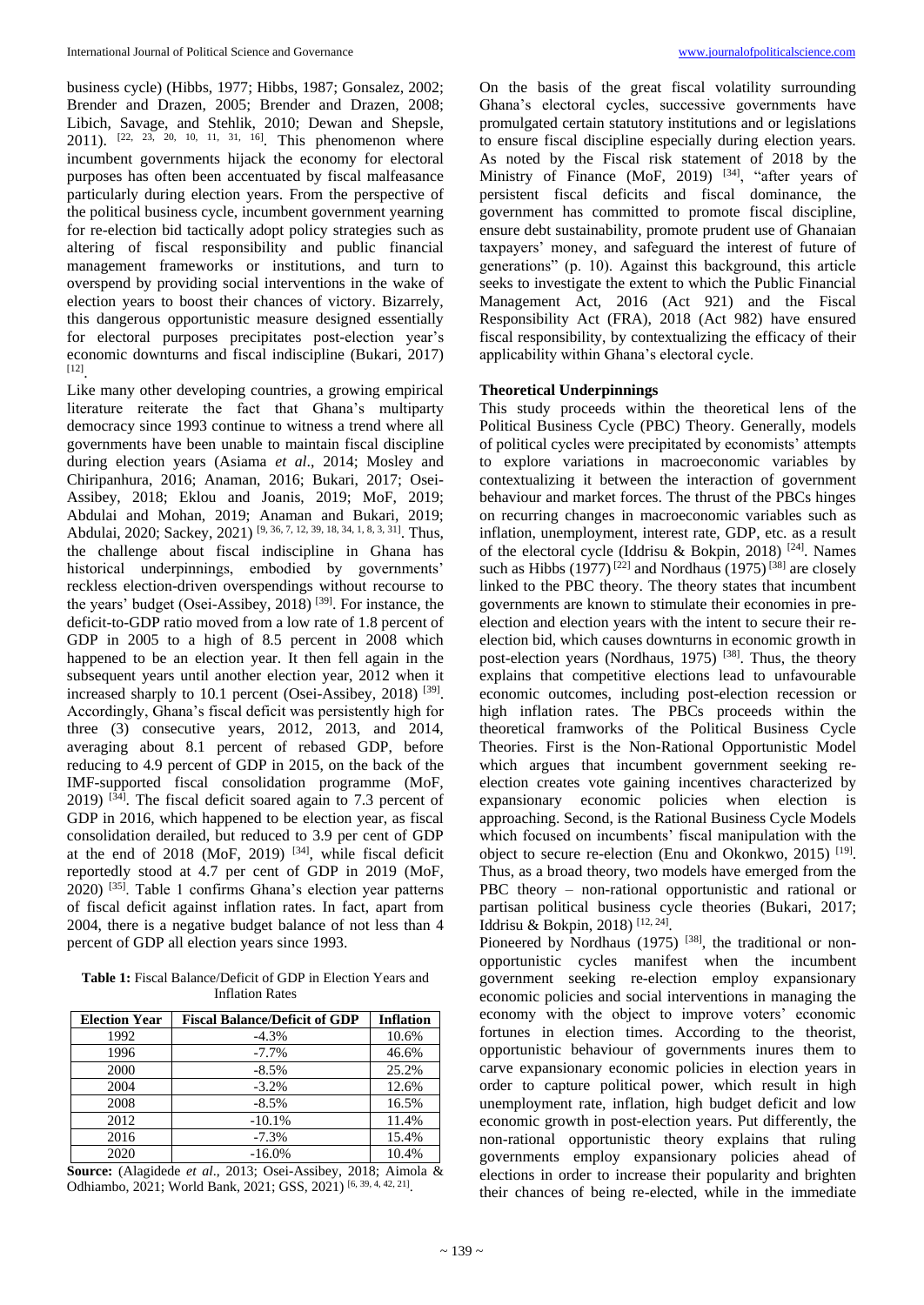period after elections, the government causes a recession through contractionary monetary policies directed to halt inflationary anticipations (Iddrisu & Bokpin, 2018) [24] .

The non-rational theory in the context of Ghana explains why some scholars argue that the Covid-19 relief packages of the government such as free water, cut in electricity bills, distribution of food items, among others were all directed to convince Ghanaian voters ahead of elections 2020. In fact, recent 'fix the country' movement, government's attempt to introduce e-levy, increases in fuel prices and general cost of living represent post-election crisis as stipulated by the nonrational theorists. Post-election challenges in Ghana, though can be associated with the Covid-19 pandemic. Again, the theory postulates that voters might not necessarily understand shocks in the economy due to government control over monetary and fiscal policy instruments. Thus, for example, many voters may not be aware of the ramifications surrounding the suspension of the FRA 2018. Non-rational opportunistic theory of the PBC however, has been criticized by Hibbs  $(1977)$ <sup>[22]</sup> on grounds that it is silent on partisan prefernces of politicians. This argument spearheaded the partisan theory pioneered by Hibbs (1977)  $[22]$ . The partisan theory based its argument on the assumption that variations in macroeconomic variables is caused by differences among parties in their philosophy and economic goals. It argues that different governments select different policies and produce different results that reveals the preferences of their class-defined electorates (Iddrisu & Bokpin, 2018)<sup>[24]</sup>.

## **Research Methodology**

This article employed the qualitative research method approach to enhance a deeper understanding of the extent to which fiscal frameworks have corrected fiscal indiscipline in Ghana. Data was retrieved from two main sources – primary and secondary. Primary data was collected via faceto-face interviews with key experts and stakeholders in the area of Public Financial Management. A total of sixteen (16) participants including policy makers from the Ministry of Finance and Economic Planning, Bank of Ghana, members of parliament that served on the draft Committee of the PFMA and FRA Acts of 2016 and 2018 respectively and members on the Fiscal Council, were selected using purposive sampling technique. Purposive sampling was preferred because the aforementioned people are considered to have first-hand information and deeper understanding on the subject matter. Data generated by the use of semistructured interview guides were interpreted under major themes, using content analysis. Primary data was synchronized and discussed vis a *viz*. secondary data from Bank of Ghana, Ministry of Finance and Economic Planning, journal articles, book chapters, reports from newspapers and working papers on public financial management and elections.

# **Legal and institutional frameworks for fiscal sustainability in Ghana**

Legal frameworks include the Public Financial Management Act, 2016 (Act 921), Fiscal Responsibility Act, 2018 (Act 982) and the Public Financial Management Regulations, 2019, (L. I. 2378). The Institutional framework covers the re-launch of the Economic Policy and Coordinating Committee (EPCC); the establishment of the Presidential Advisory Fiscal Council and the Financial Stability Council

in December 2018 to keep government finances in check and to also help sanitize the financial sector (MoF, 2019) [34]; the creation of the Fiscal Risks Unit (FRU) within the Ministry of Finance in 2018 with responsibility for coordinating fiscal risks management, including identifying, analyzing, disclosing, and proposing measures to manage fiscal risks culminating in the publication of a Fiscal Risks Statement (MoF, 2019)<sup>[34]</sup>; the establishment of the Fiscal Risks Committee; the amalgamation of the Ghana Integrated Financial Management Information System (GIFMIS) among others, aims at ensuring public financial sustainability or fiscal governance in Ghana.

The Public Financial Management Act of 2016, seeks "to regulate the financial management of the public sector within a macroeconomic and fiscal framework; to define responsibilities of persons entrusted with the management and control of public funds, assets, liabilities and resources, to ensure that public funds are sustainable and consistent with the level of public debt; to provide for accounting and audit of public funds and to provide for related matters" (P.5).

Thus, the main import for the enactment of the PFMA, 2016 (Act 921) is to promote efficient and effective public financial management in Ghana (MoF, 2019)  $[34]$ , and to regulate public financial management in the country by forms of specifying the responsibilities of people mandated to take charge of public sector financial management (Pimpong,  $2017$ )  $^{[40]}$ . In a corroborative argument, Osei-Assibey  $(2018)^{[39]}$  avers that the government of Ghana responded positively to a recommendation by the Institute of Economic Affairs (IEA) about the need for a Fiscal Council (FC) by passing a Fiscal Management Act in 2016, which is coupled with fiscal rules known as the Public Financial Management Act (PFMA), (Act 921). The Act inter alia aims at regulating the financial management of the public sector, and a framework that supports a sound fiscal policy in the country.

In December 2018, the Fiscal Responsibility Act, 2018 (Act 982) was passed by Parliament. According to Akobeng  $(2019)$  [5], the passage of the Fiscal Responsibility Act and the establishment of the Fiscal Responsibility and Fiscal Stability Advisory Councils in Ghana to anchor fiscal discipline and ensure prudence in public financial governance has been greeted with euphoria. Mainly, the Fiscal Responsibility Act, 2018 (Act 982) establishes two numerical fiscal rules directed at limiting the overall fiscal deficit on a cash basis to 5 percent of GDP and mandating a positive primary balance (IMF, 2019) [25]. The Fiscal Responsibility Act, (Act 982) of Ghana ideally caps in any fiscal year, the annual fiscal deficit at five percent of GDP, where governments are equally responsible for ensuring that positive primary balance on annual basis are maintained (Abdulai & Sackeyfio, 2021)<sup>[2]</sup>. Given the fact that fiscal rules set numerical limits on budgetary aggregation (i.e., growth of public expenditure, level of public debt, deficit)  $(MF, 2020)$  <sup>[26]</sup>, the FRA, 2018, in its Section (2) enjoins government to ensure that "the overall fiscal balance on cash basis for a particular year shall not exceed a deficit of five per cent of Gross Domestic Product for that year" (P.2).

## **Conclusion and Policy Recommendations**

In an attempt to address the fiscal conundrum during election years, the NPP government passed the Fiscal Responsibility Act that establishes both the Fiscal Council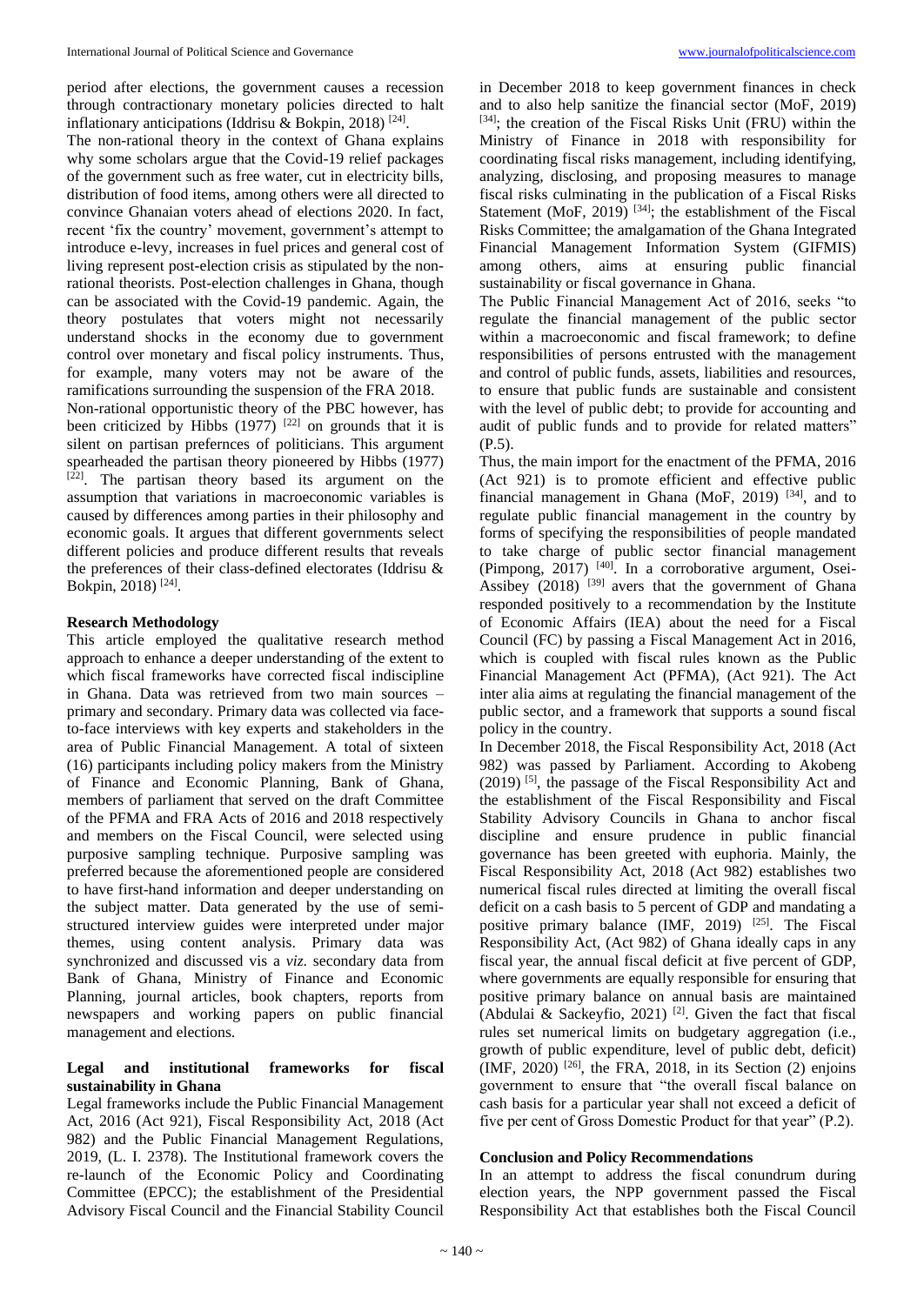and the Financial Stability Council with the mandate to develop and recommend to the President fiscal responsibility policies for the maintenance of prudent and sustainable levels of public debt. The study however revealed that both Councils have a huge task in ensuring that fiscal expenditures remain within budget. The Council has a daunting task to keep the powerful executive arm of government in check. Most important, the independence of both Council is in doubt as its members are directly appointed by the executive body which the Council is expected to advice.

Secondly, the PFM Act of 2016, inter alia, seeks to regulate the financial management of the public sector within a macroeconomic and fiscal framework, and to ensure that public funds are sustainable and consistent with the level of public debt; to provide for accounting and audit of public funds and to provide for related matters. However, regime sanctions under the new PFM Act, 2016 (Act 921) are not deterrent enough. The minimum of six months and maximum of five years custodial sentence for public officials engaged in financial malpractices needs to be revisited.

Addressing Ghana's fiscal challenges requires an ambitious fiscal consolidation strategy. This study recommends that the established Fiscal Councils must be devoid of partisanship and must have less interference from the executive branch of government.

The Council should also be given the necessary legal backings to bind the government on fiscal targets being proposed or recommended by the council. The current advisory role assigned to the council is not sufficient as it leaves room for the executive to disregard the recommendations and fiscal targets set by the council. The underlining principle here is that rules entrenched within a stronger legal framework are more difficult to reverse.

## **References**

- 1. Abdulai AG, Mohan G. The politics of bureaucratic pockets of effectiveness: Insights from Ghana's Ministry of Finance. ESID Working Paper No. 119, University of Manchester, 2019.
- 2. Abdulai AG, Sackeyfio N. The uncertainties of Ghana's 2020 elections. African Affairs, 2021, 1-38. DOI: https://doi.org/10.1093/afraf/adaa028
- 3. Abdulai MS. Public financial management in Ghana: A move beyond reforms to consolidation and sustainability. International Scholarly and Scientific Research & Innovation. 2020;14(6):424-438.
- 4. Aimola AU, Odhiambo NM. Public debt and inflation: empirical evidence from Ghana. Development Studies Research. 2021;8(1):1-13.

DOI: https://doi.org/10.1080/21665095.2021.1872392

5. Akobeng E. Maintain fiscal discipline during election years. Technical Report, 2019, 1-3. Retrieved May 16, 2021, from

https://www.researchgate.net/publication/334328149

- 6. Alagidede P, Baah-Boateng W, Nketiah-Amponsah E. The Ghanaian economy: an overview. Ghanaian Journal of Economics, 2013, 4-27.
- 7. Anaman KA. Impact of democratic political transition on the economy of Ghana. In K. A. Ninsin, Issues in Ghana's electoral politics. Council for the Development of Social Science Research in Africa, 2016, 135-152.
- 8. Anaman KA, Bukari GA. Political economy analysis of

the macroeconomic impact of national elections in Ghana during the fourth republican era, 1992 to 2016. Applied Economics and Finance. 2019;6(3);28-44. DOI: http://doi.org/10.11114/aef.v6i3.4202

- 9. Asiama J, Akosah N, Owusu-Afriyie E. Assessment of fiscal sustainability in Ghana. Bank of Ghana Working Paper WP/BOG-2014/09, 2014, 1-32.
- 10. Brender A, Drazen A. Political budget cycles in wew versus established democracies. National Bureau of Economic Research (Working Paper 10539), 2005. Retrieved from http://www.nber.org/papers/w10539
- 11. Brender A, Drazen A. How do budget deficits and economic growth affect re-election prospects? Evidence from a large panel of countries. American Economic Review. 2008;98(5):2203-2220.
- 12. Bukari GA. Political economy analysis of elections in Ghana's fourth republic (1992 to 2016). Doctorial Thesis, University of Ghana, 2017.
- 13. Dassonneville R, Lewis-Beck MS. Macroeconomics, economics crisis and electoral outcomes: A national European pool. Acta Politica. 2014a;49(4):372-374.
- 14. Dassonneville R, Lewis-Beck MS. Economic policy voting and incumbency: Unemployment in Western Europe. Political Science Research and Methods, 2014b.
- 15. Dassonneville R, Hooghe M, Lewis-Beck MS. Do electoral rules have an effect on electoral behaviour? An impact assessment. West European Politics. 2017;40(3):503-515. DOI: http://www.tandfonline.com/action/showCitFormats?do i=10.1080/01402382.2016.1271597
- 16. Dewan T, Shepsle KA. Political economy models of elections. Annual Review of Political Science. 2011;14:311-330. DOI: https://doi.org/10.1146/annurev.polisci.12.042507.0947  $04$
- 17. Dutch R, Stevenson RT. The economic vote. Cambridge University Press, 2010.
- 18. Eklou KM, Joanis M. Do fiscal rules cause fiscal discipline over the electoral cycle? International Monetary Fund, IMF Working Paper WP/19/291, 2019, 1-34.
- 19. Enu P, Okonkwo CB. Political business cycle and its effects on the Ghanaian economy. Global Journal of Management Studies and Researches, 2015, 110-131.
- 20. Gonsalez MD. Do changes in democracy affect the political budget cycle? Evidence from Mexico. Review of Development Economics. 2002;6(2);204-224. DOI: https;//doi.org/10.1111/1467-9361-00150
- 21. GSS. Consumer Price Index (CPI) for December 2020. Ghana Statistical Service, 2021.
- 22. Hibbs DA. The political parties and macroeconomic policy. American Political Science Review. 1977;71(4):1467-1487.
- 23. Hibbs DA. The American political economy: Macroeconomics and electoral politics. Harvard University Press, 1987.
- 24. Iddrisu AG, Bokpin GA. Political business cycles and economic growth in Africa. Journal of Economic Studies. 2018;45(4):760-772. DOI: https://doi.org/10.1108/JES-02-2017-0056
- 25. IMF. Ghana seventh and eighth reviews under the extended credit facility arrangement and request for waivers of nonobservance of performance criteria. IMF